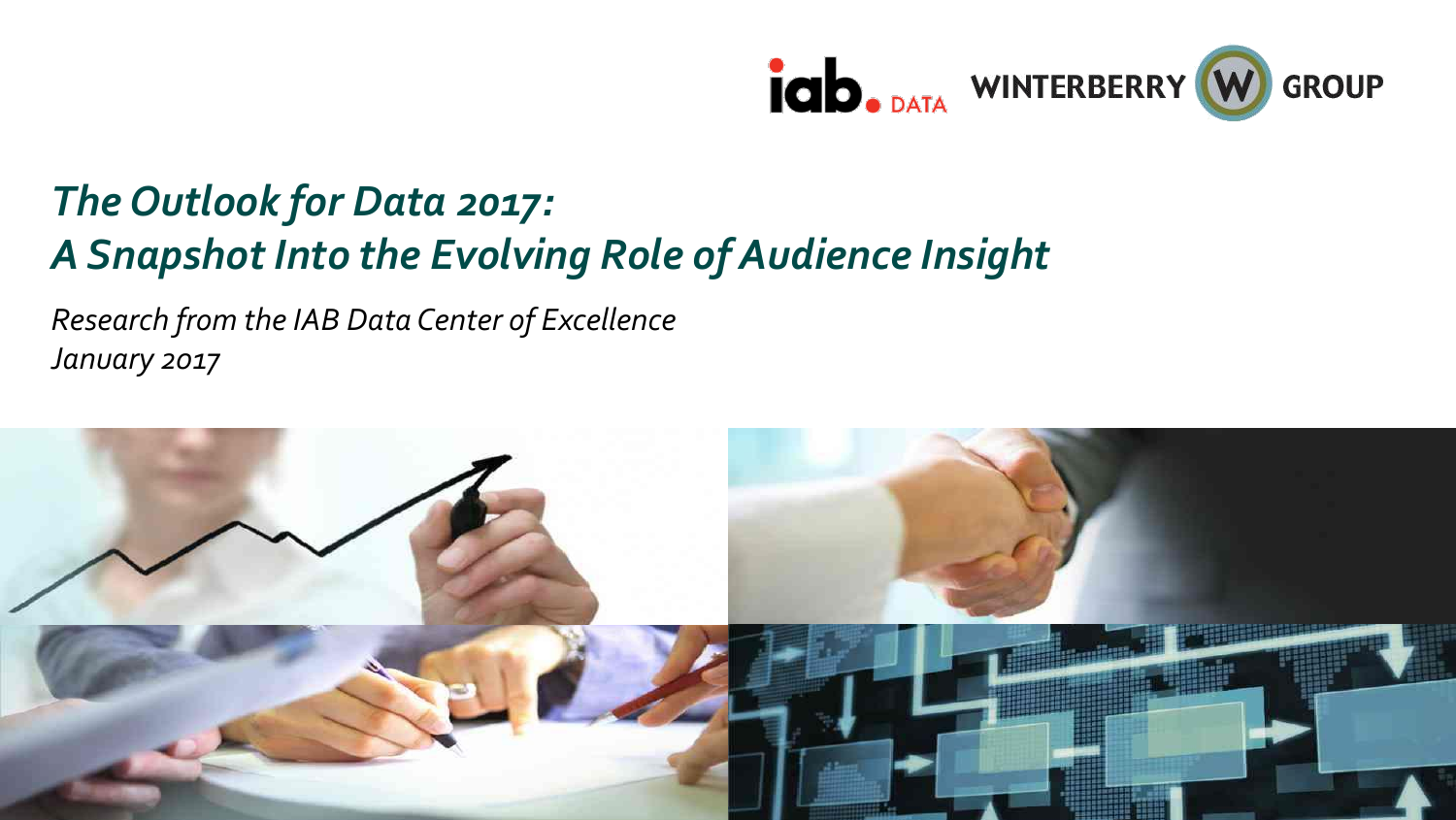# **THE OUTLOOK FOR DATA 2017**



**Research Objectives and Methodology**

#### The second annual benchmarking **study exploring how digital marketing and media practitioners are using audience data**, and how they intend to evolve their data-centric practices in the year ahead *What is this report?*

*What is this research intended to do?*

*How were these findings compiled?*

Help practitioners **benchmark their own practices** and provide **perspective on rapidly evolving industry priorities and developments**, helping stakeholders plan their future initiatives

Through an **online survey of IAB special-interest council members\***, including some of the most senior stakeholders in the digital media and marketing community. The survey was opened in December 2016 and closed in January 2017

#### **Survey Panel Profile (N=108)**

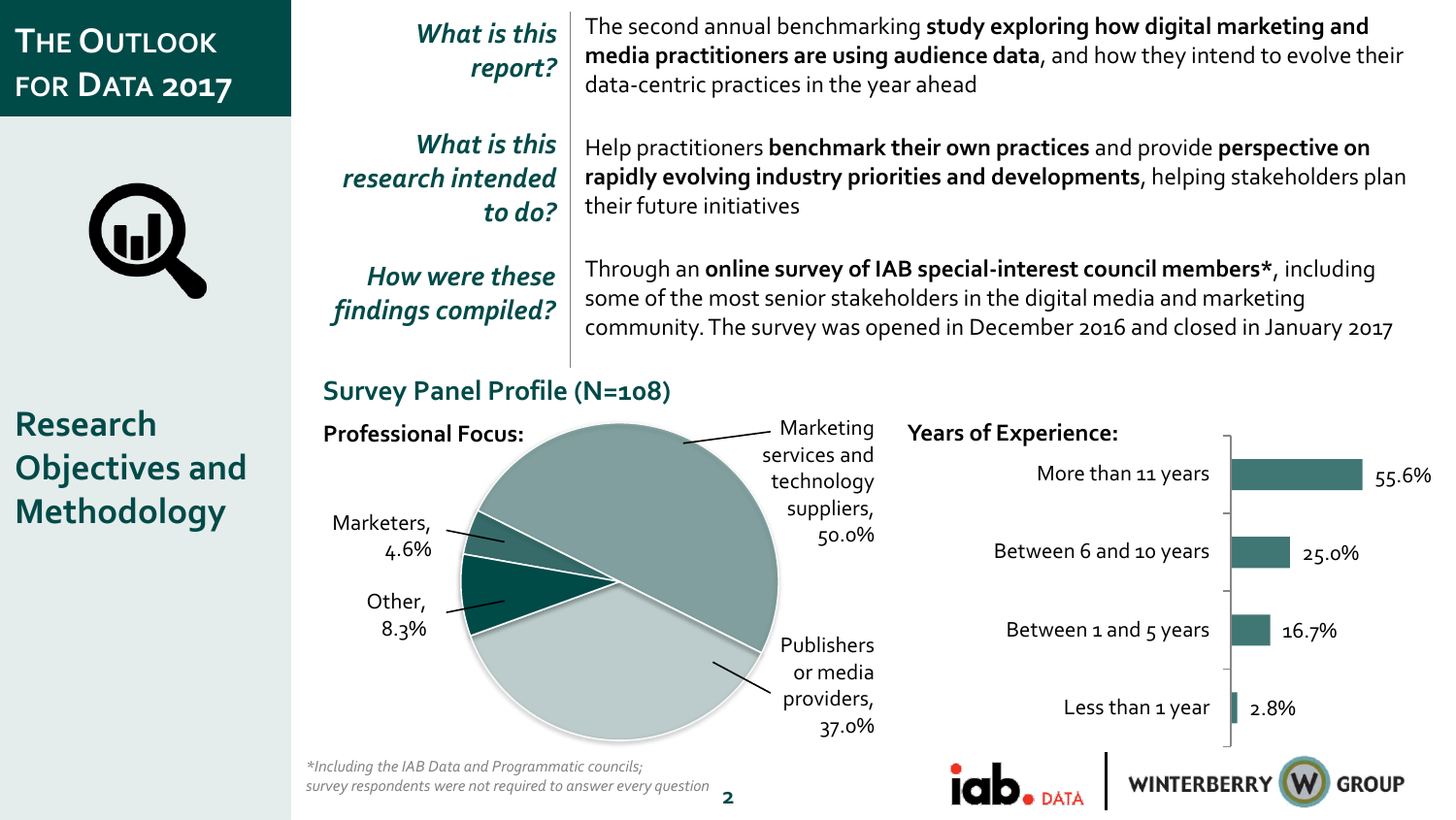# *Key Findings*



**2017: The Year of Attribution (Finally!)**

*Though data is playing an increasingly critical role across a vast range of advertising and marketing applications, users said that 2017 has ushered in a renewed focus on measurement and attribution as the centerpiece of their efforts* 

- **From Execution… to Attribution:** Marketers and publishers continue to shift the emphasis of their data-driven efforts from basic campaign deployment to more complex use cases that aim to leverage an array of audience insights. Last year at this time, for example, panelists ranked "**programmatic media buying for established formats**" first among the applications that occupied their time and resources during 2015 (endorsed by 50.5% of panelists). In 2016, that primary focus shifted to "**general audience analytics**" (52.5%). And over the coming year, users said they expect "**cross-channel measurement and attribution**" will take center stage in the organizations (57.1%)
- **Keeping Pace with Rapid Innovation Difficult Given Organizational Issues, Lingering "Attribution Challenge":** While the availability and actionability of technology and raw information might have represented challenges for data users in past years, panelists said that these issues are receding in relative importance. Taking their place as serious hurdles: ongoing **problems associated with the measurement and attribution of data-related spending**, along with internal challenges that include **talent gaps** and **organizational structures** not suited to support modern data applications
- **Data Spending Up… and Up:** Despite those lingering measurement issues, **more than two-thirds of panelists (67.1%) said their organizations increased their spending on data and related services in 2016** (relative to the previous year). Even more (70.7%) said they expect their equivalent spending will grow even further in 2017 compared to 2016 investment levels



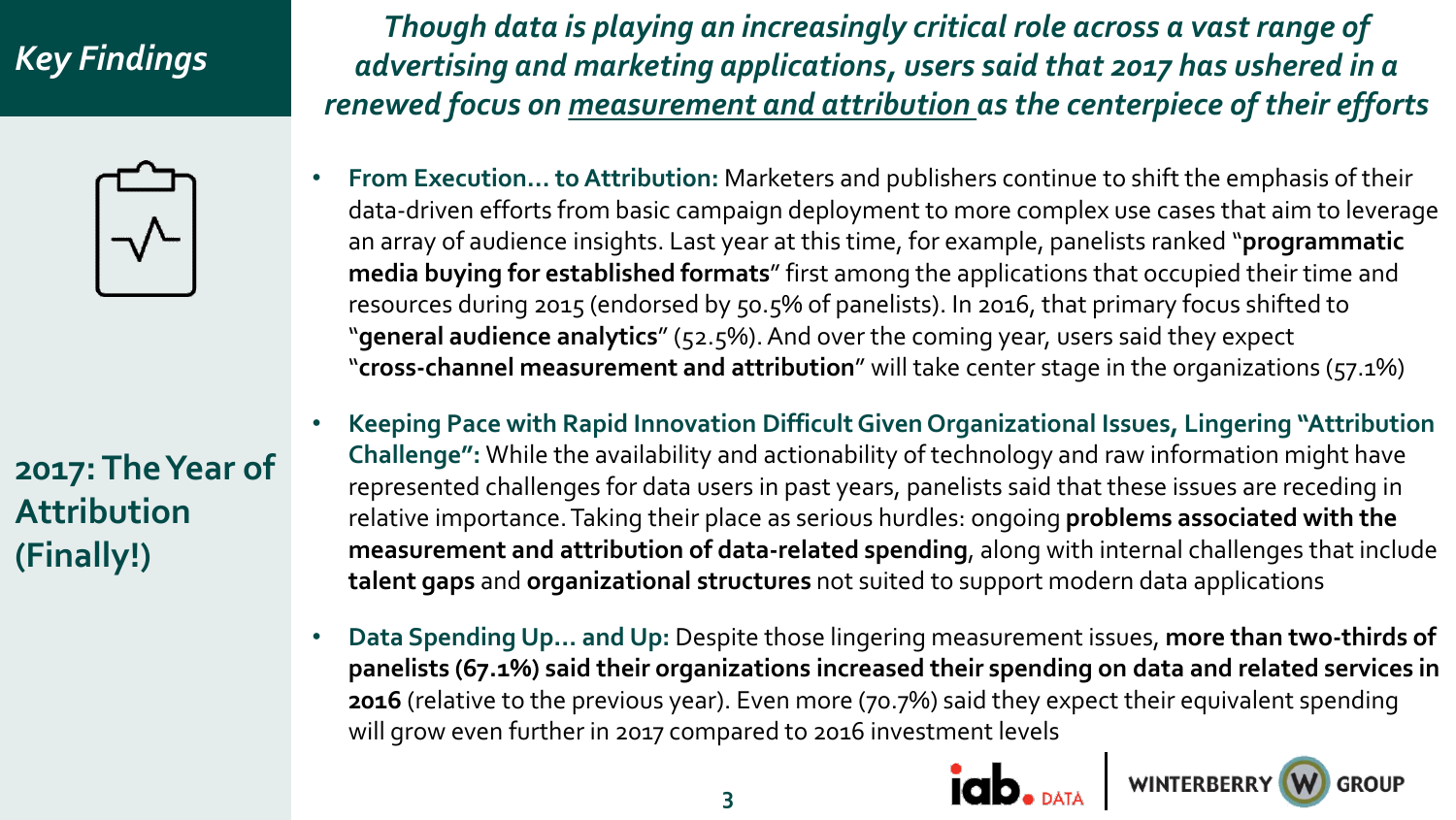### *Use Cases '16*



**General Audience Analytics, Programmatic Execution Continued to Drive Data Utilization in 2016**

### *"Which use cases most occupied your time, attention and resources during the previous year?"*



**4**

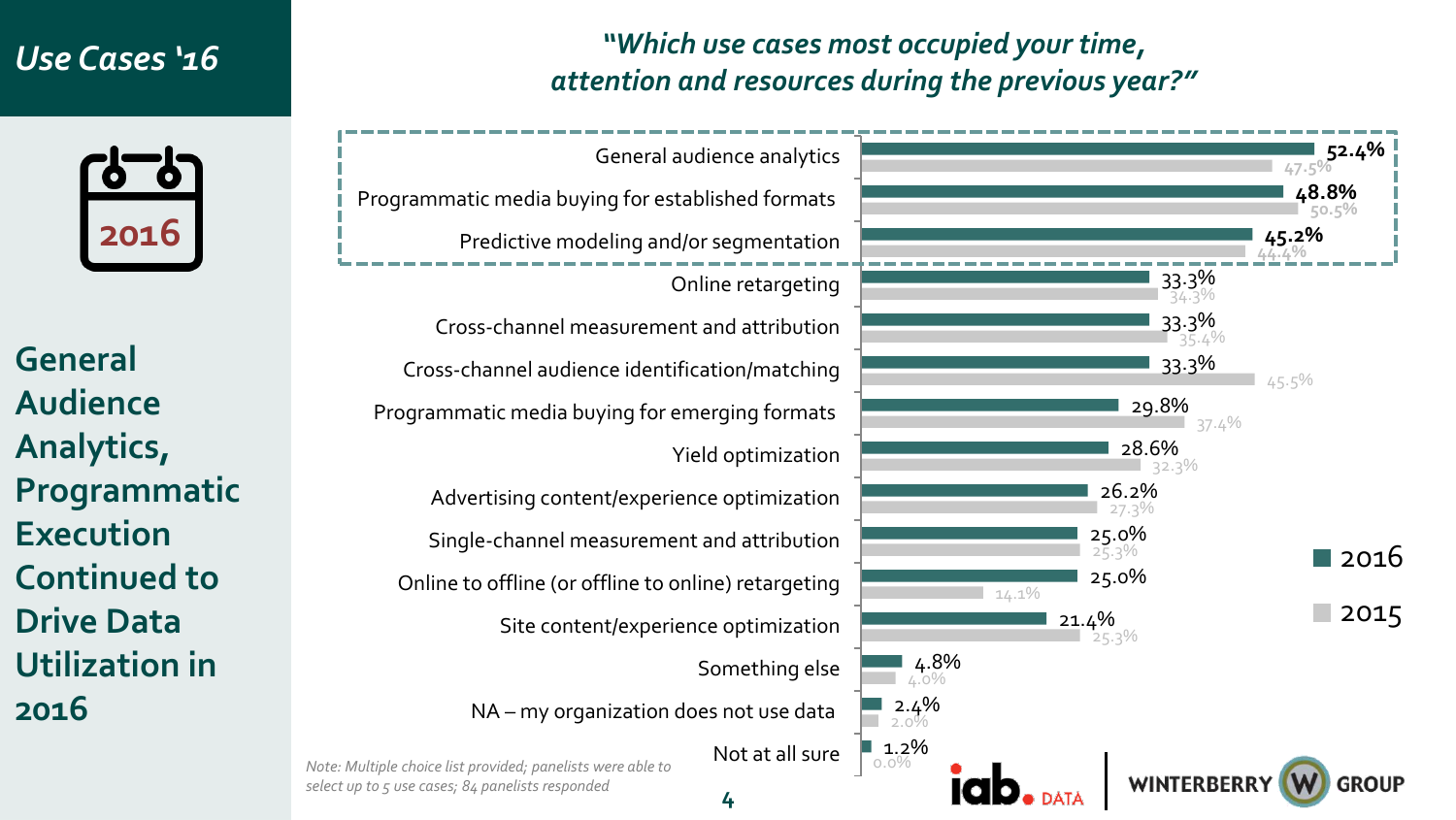## *Use Cases '17*

### *"Which use cases do you expect will most occupy your time, attention and resources during 2017?"*



**Cross-Channel Program Measurement, Audience Engagement Still Among Top Priorities for Coming Year**



**WINTERBERRY** 

*Note: Multiple choice list provided; panelists were able to select up to 5 use cases; 84 panelists responded*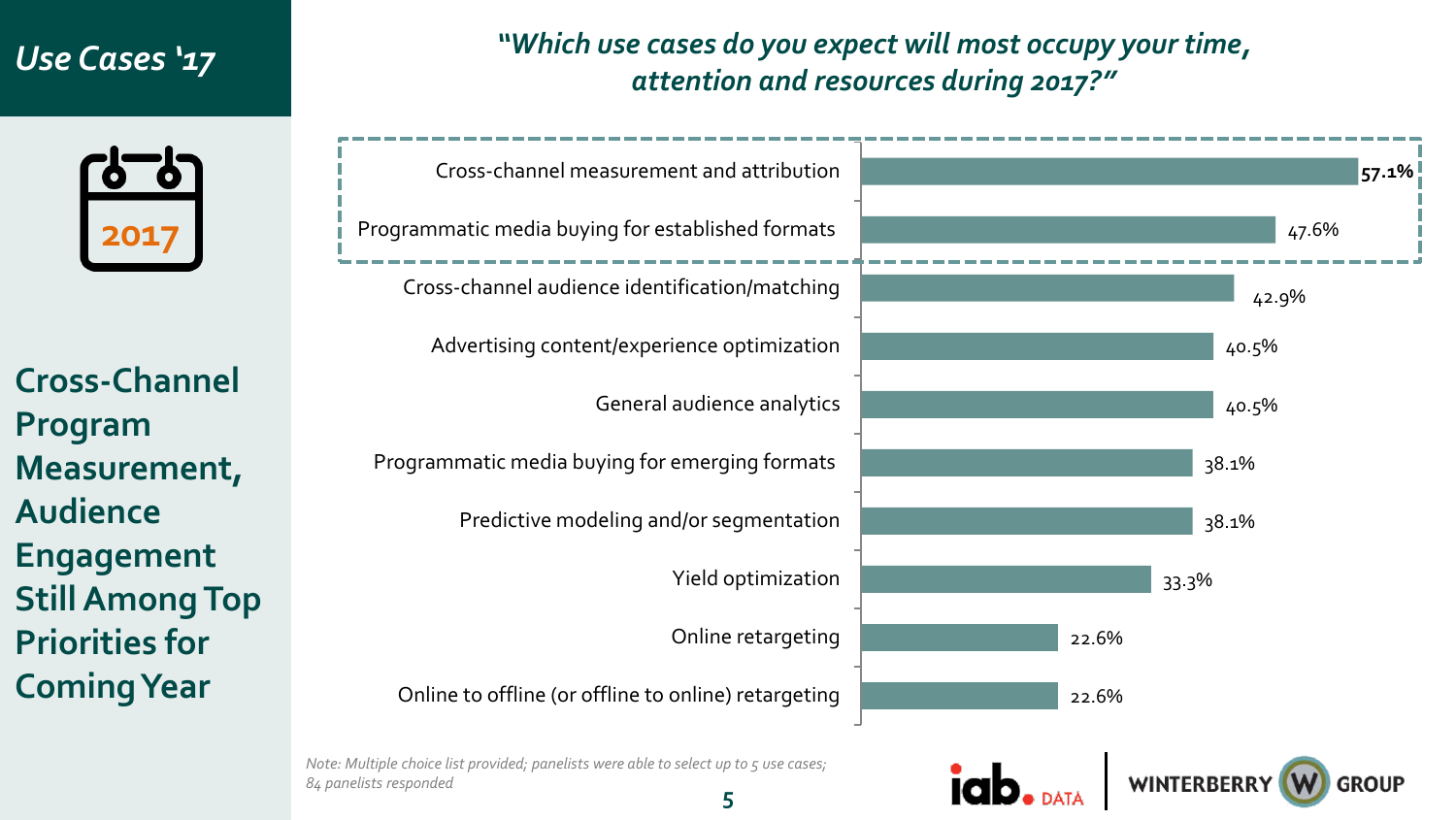# *Data Spending*



**Two-Thirds of Users Grew Spending on Data and Related Services in 2016; Even More Anticipate New Investment This Year**

*"Do you expect your organization will spend more, less or about the same on audience data and related services/solutions\* in 2017 relative to last year? How did your equivalent spending change in 2016 relative to 2015?"* 



\*e.g. data management/processing, analytics, DMP solutions, onboarding, matching, etc.

**6** *Note: Multiple choice list provided, panelists could only select one answer; 82 panelists responded*

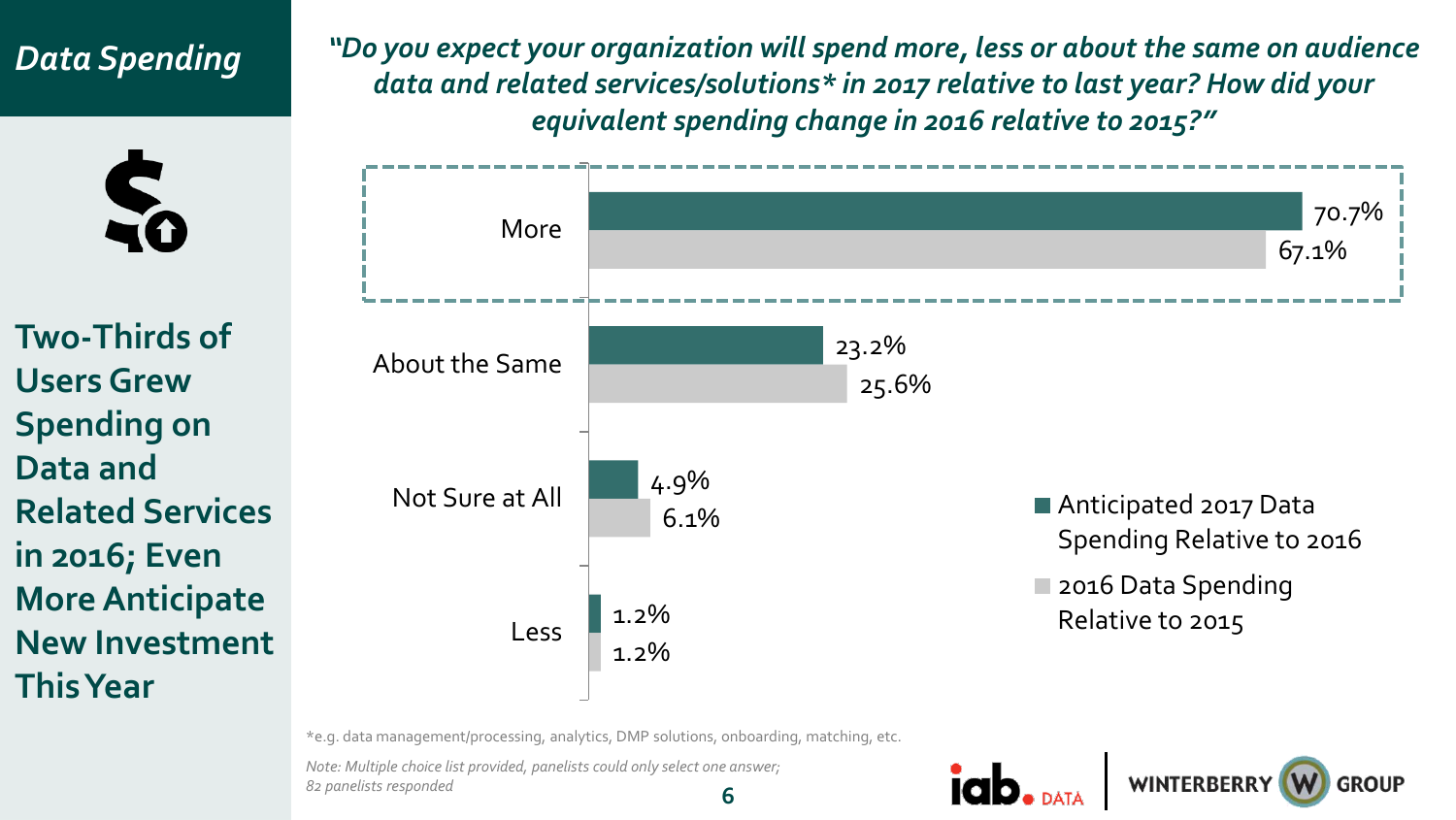## *Data Drivers*

### *"Which factors do you expect will be most important in driving your data-driven marketing and media initiatives in the year ahead?"*



**Availability of More, Better Data (and the Tools to Use It) Reinforcing a "Virtuous Circle" of Demand, Driving Greater Interest in Data-Driven Applications**

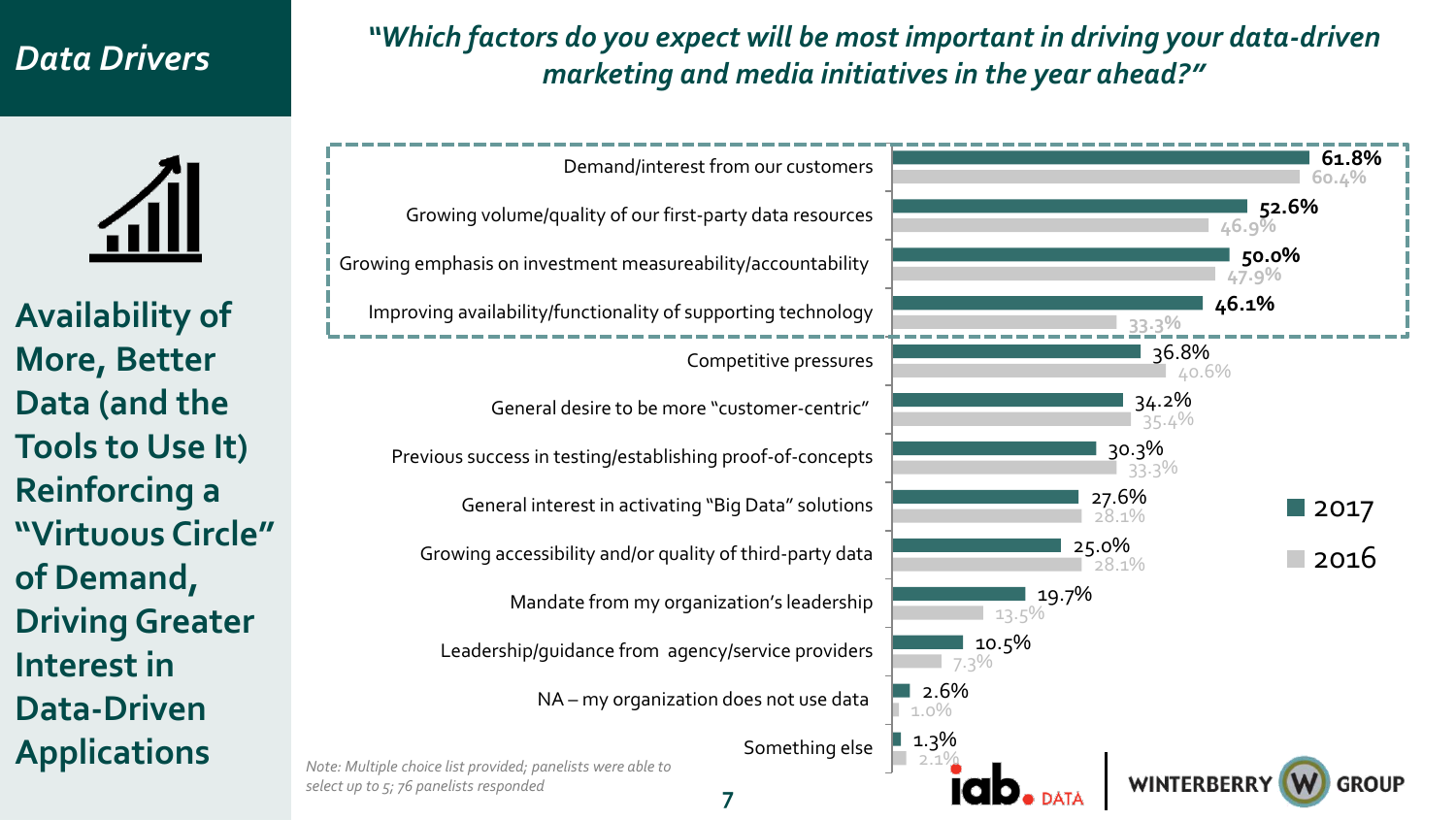# *Challenges to Overcome*

斉

**Legacy Organizational Issues—Talent Gaps, Silos—and Attribution Challenges Emerging as Hurdles Given Growing Growth of Demand for Data Solutions**

### *"What obstacles or challenges may impede your ability to deploy or derive value from your data-driven marketing and media initiatives in the year ahead?"*

Not at all sure NA – my organization does not use data Little or no demand/interest from our customers Lack of volume, accessibility or quality of third-party data Lack of guidance from our agency/service provider partners Competitive pressures Lack of direction/resources from my organization's leadership Haven't achieved success in testing/proof-of-concepts Lack of volume/quality of our first-party data resources Siloed organizational structure/poor data-sharing protocols Insufficient availability/functionality of supporting technology Lack of internal experience (at the functional/operational level) Difficulty in proving ROI of our data-driven programs *Note: Multiple choice list provided; panelists were able to* 

*select up to 5; 75 panelists responded*

**8**

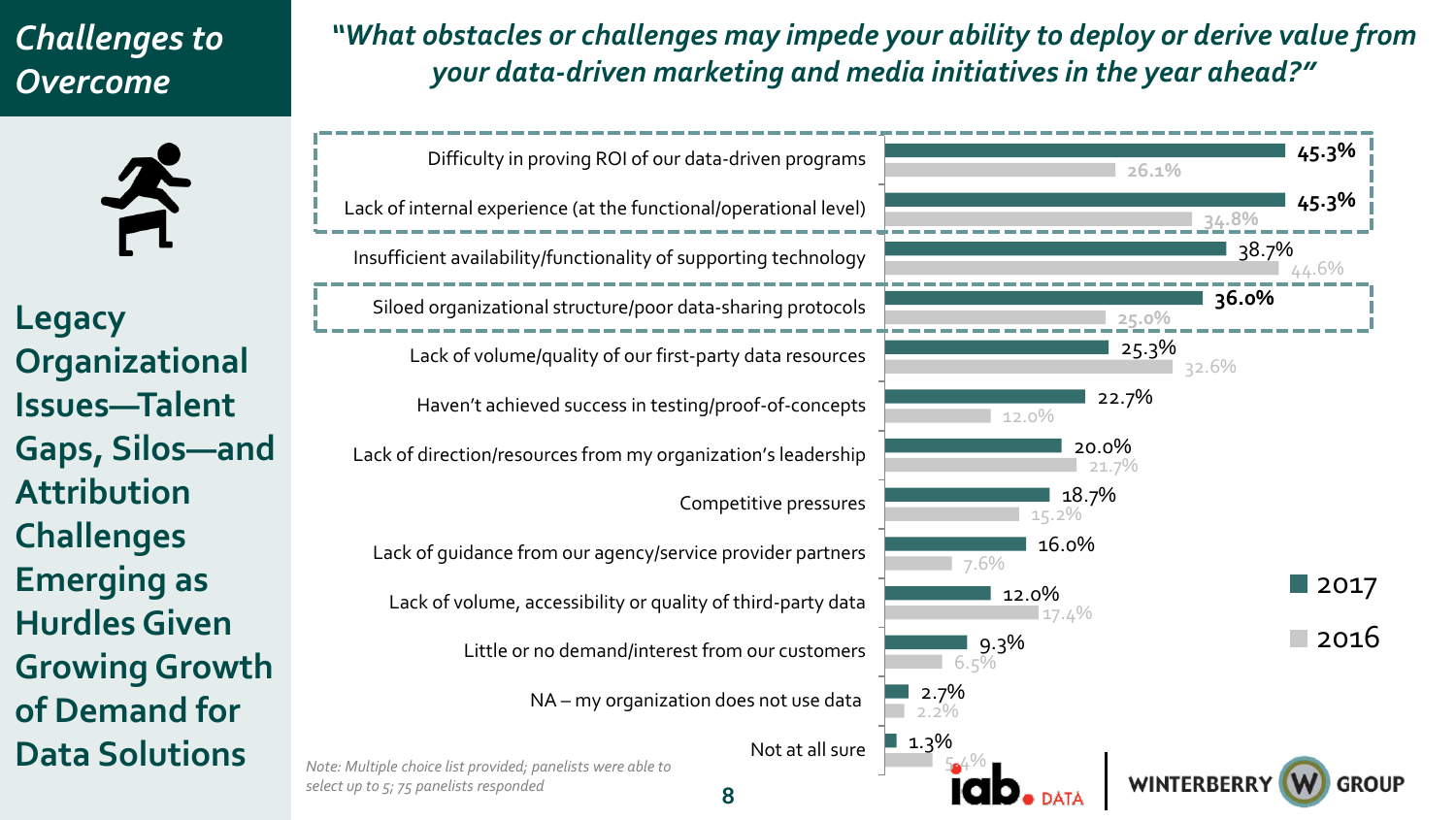# *Hot Topics 2017*

**The Unrivaled Theme for 2017: Attribution, Attribution, Attribution**

### *"What general topics or industry developments do you anticipate will command your attention the most in the year ahead?"*



*Note: Multiple choice list provided; panelists were able to select up to 5; 76 panelists responded*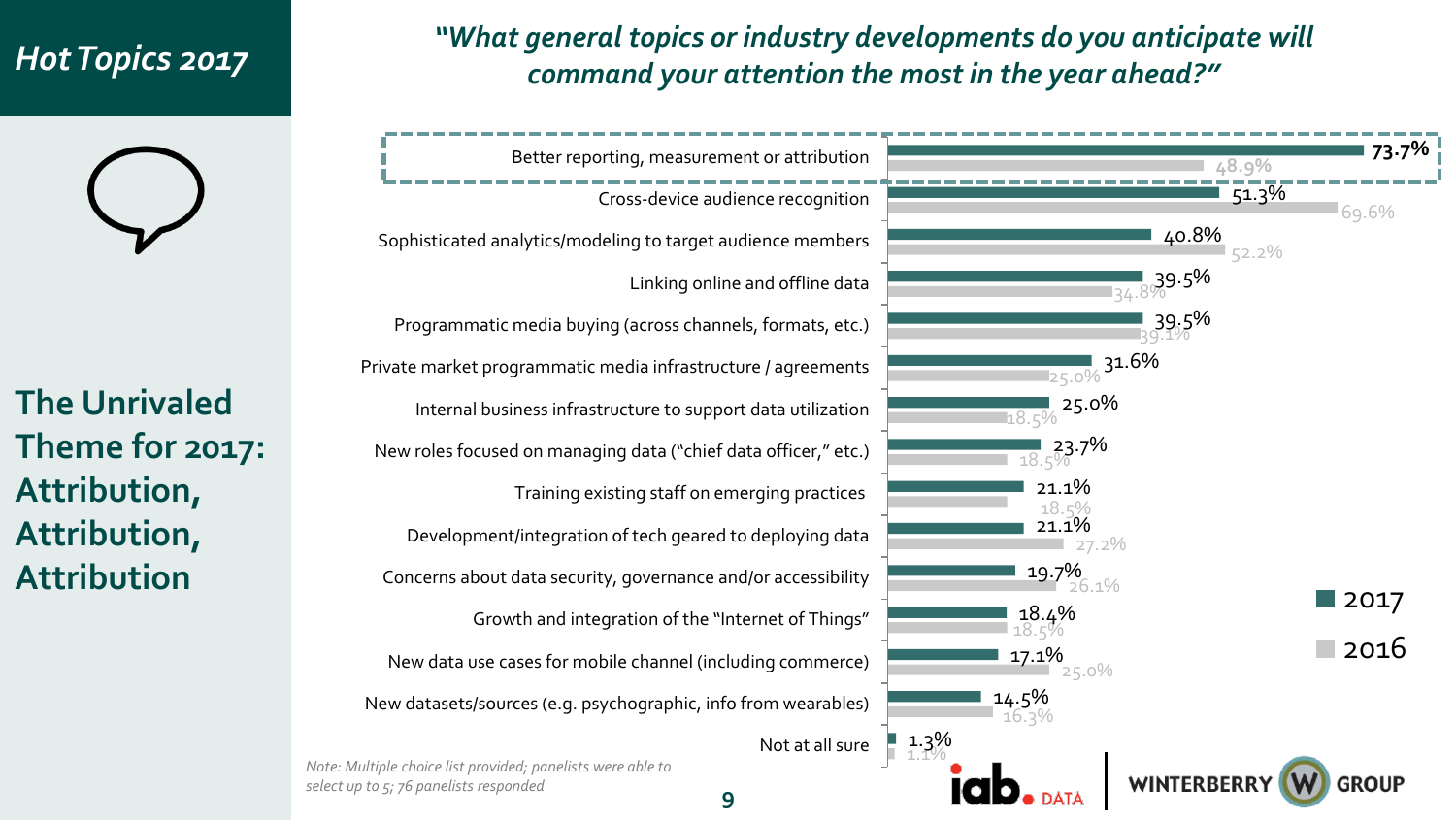## **ABOUT THE IAB DATA CENTER OF EXCELLENCE**

### *Members include:*

The **IAB Data Center of Excellence** is a independently-funded unit within IAB, founded to enhance existing IAB resources and drive the "data agenda" for the digital media, marketing and advertising industries.

IAB Data's mission is to help advertisers and marketers operationalize their data assets while maintaining quality, transparency, accountability and consumer protection